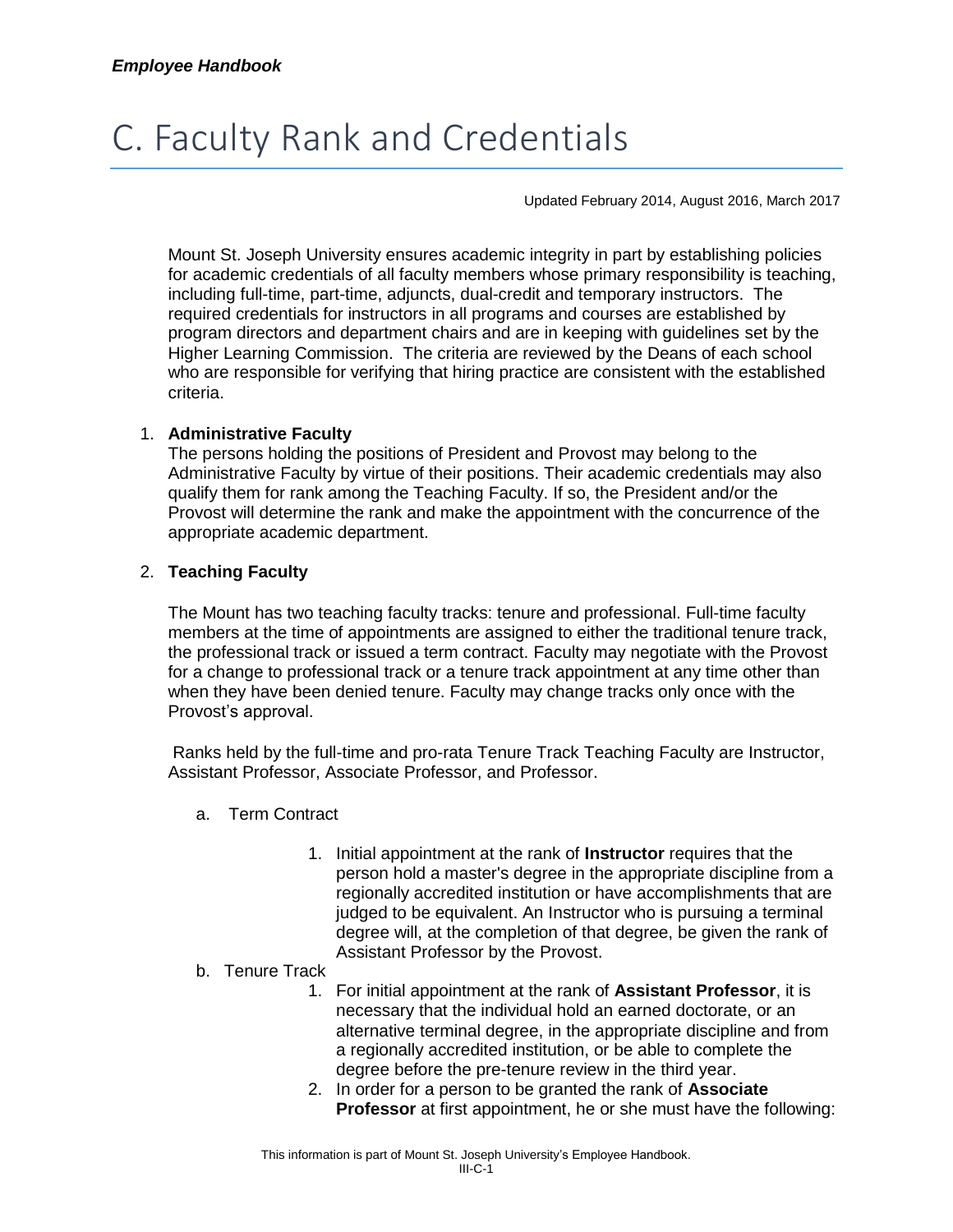- a. an earned doctorate, or an alternative terminal degree, in the appropriate discipline and from a regionally accredited institution
- b. held the rank of Associate Professor if moving from another college or university
- c. a minimum of six years of full-time teaching experience
- d. demonstrated a combination of effective teaching, established scholarship, and citizenship
- 3. Initial appointment at the rank of **Professor** requires the credentials for an Associate Professor, except that the rank at a previous institution would have been as Professor and the teaching experience a minimum of nine years. In addition, one would be expected to have established a national reputation in his/her field.
- c. Professional Track: Market driven factors necessitate that we have the option to hire professionally qualified, non-doctoral faculty where such faculty are in the best interest of the School and the University. The professional track allows faculty within the schools of Business and Health Sciences, who have a graduate degree and specific expertise, the possibility of multi-year contracts and promotions in rank as articulated in [Section III-G. 2. B. 1-3.](https://mymount.msj.edu/ICS/icsfs/G._Evaluations_and_Reviews.pdf?target=436b5ee4-4147-4a50-a8e1-540d62f64a7d) Professional faculty should serve at least 3 years at each level before applying for promotion during the 4th year at that level. Criteria for promotion are the same as tenure track for professional competence and academic citizenship, but scholarship requirements will differ to reflect the professional practice emphasis. Faculty appointments to the professional track are recommended by the School Dean to the Provost. Professional Track appointments are based on criteria regarding educational, experiential, and professional qualifications of the accreditation criteria of each professional program. In addition, no more than 40% of faculty in the school of Business or any Health Science program can be in the professional track. An exception to the above is any program during its developmental period.
	- i. Ranks held by the full-time and pro-rata Professional Track Teaching Faculty are Instructor, Assistant Professor, and Associate Professor.
		- 1. Initial appointment at the rank of **Instructor** requires:
			- a. Health Sciences
				- i. PT Entry-level MPT/DPT or advanced Master's DPT ; Nursing – MSN or equivalent; AT – Master's degree; PA – Master's degree
				- ii. Minimum of two years professional experience in the area of expertise
				- iii. Teaching experience preferred
				- iv. Member in professional organization
				- v. National certification in specialty preferred unless otherwise specified in 1.a.vi.
				- vi. Licensed as an RN or PT in the state of Ohio (and Kentucky/Indiana if supervising clinical in those states). AT faculty must be state licensed and have NATABOC certification. PA faculty must be statelicensed and have and maintain current certification by the NCCPA.
				- b. Business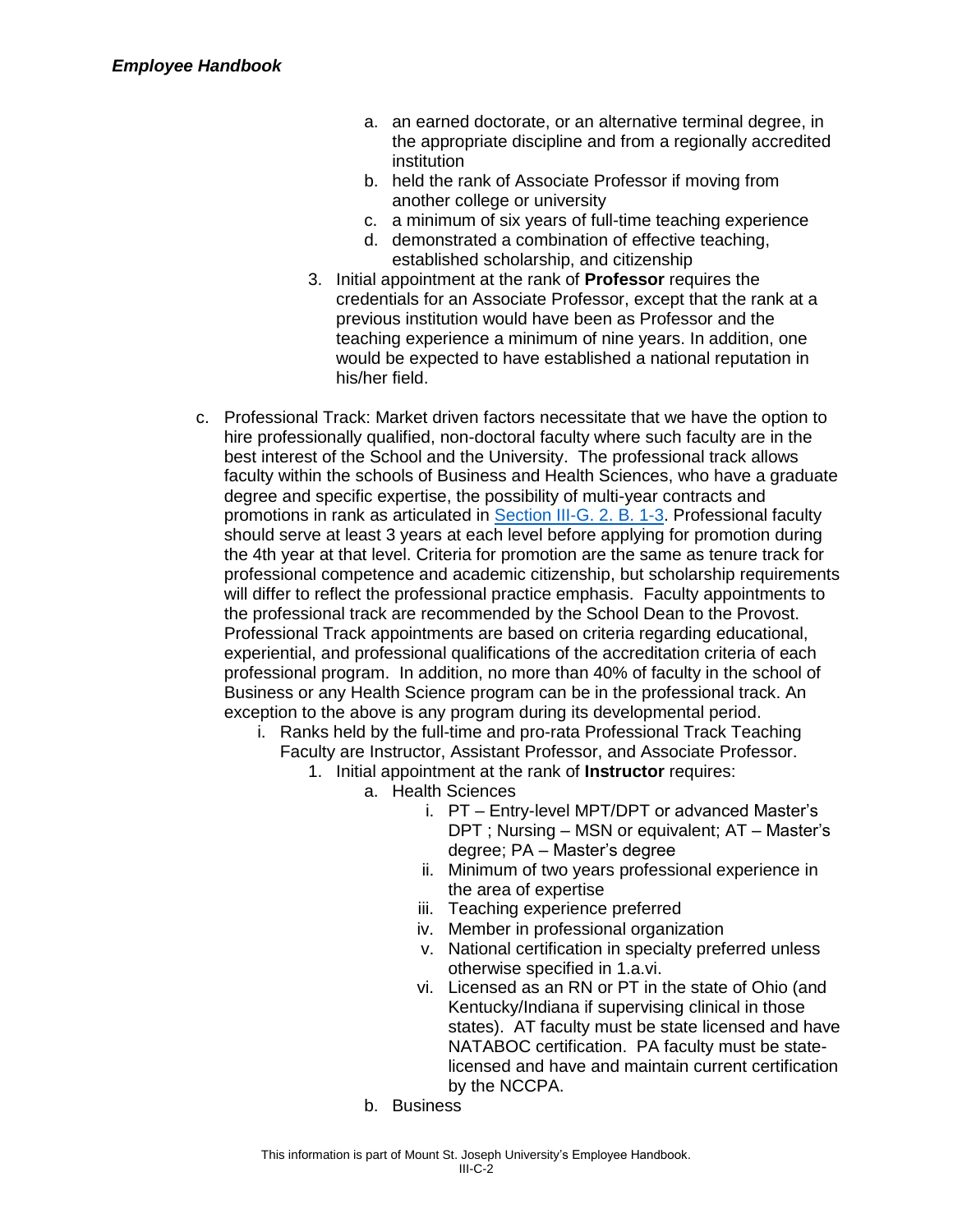- i. Master's degree in discipline
- ii. Minimum of five years practitioner experience in the area of expertise
- iii. Membership in professional organization
- iv. Certification as appropriate to the discipline
- 2. Initial appointment at the rank of **Assistant Professor** requires:
	- a. Health Sciences
		- i. PT– Entry-level MPT/DPT or advanced Master's degree or DPT ; Nursing – MSN or equivalent; AT – Master's degree; PA – Master's degree
		- ii. Minimum of five years professional experience in the area of expertise
		- iii. Three years of teaching experience in an associate degree, baccalaureate or master's program
		- iv. Participation in professional organization
		- v. National certification in specialty preferred unless otherwise specified in 2.a.vii.
		- vi. Recent scholarship shows participation in professional projects, research or grant writing.
		- vii. Licensed as an RN or PT in the state of Ohio (and Kentucky/Indiana if supervising clinical in those states). AT faculty must be state licensed and have NATABOC certification. PA faculty must be statelicensed and have and maintain current certification by the NCCPA.
	- b. Business
		- i. Master's degree in discipline
		- ii. Minimum of 8 years practitioner experience in the area of expertise
		- iii. Membership in professional organization
		- iv. Certification as appropriate to the discipline
		- v. Three years of teaching experience in a professional associate degree, baccalaureate or master's program
- 3. Initial appointment at the rank of **Associate Professor** requires:
	- a. Health Sciences
		- i. PT– Entry-level MPT/DPT or advanced Master's degree or DPT ; Nursing – MSN or equivalent; AT – Master's degree; PA – Master's degree
		- ii. Minimum of ten years professional experience in the area of expertise
		- iii. Minimum of eight years of teaching experience in an associate degree, baccalaureate or master's program
		- iv. Maintains professional expertise
		- v. Leadership in professional, community or healthcare organizations
		- vi. National certification in specialty or discipline required at hire and maintained while in position
		- vii. Recent scholarship shows peer-reviewed publications or presentations.